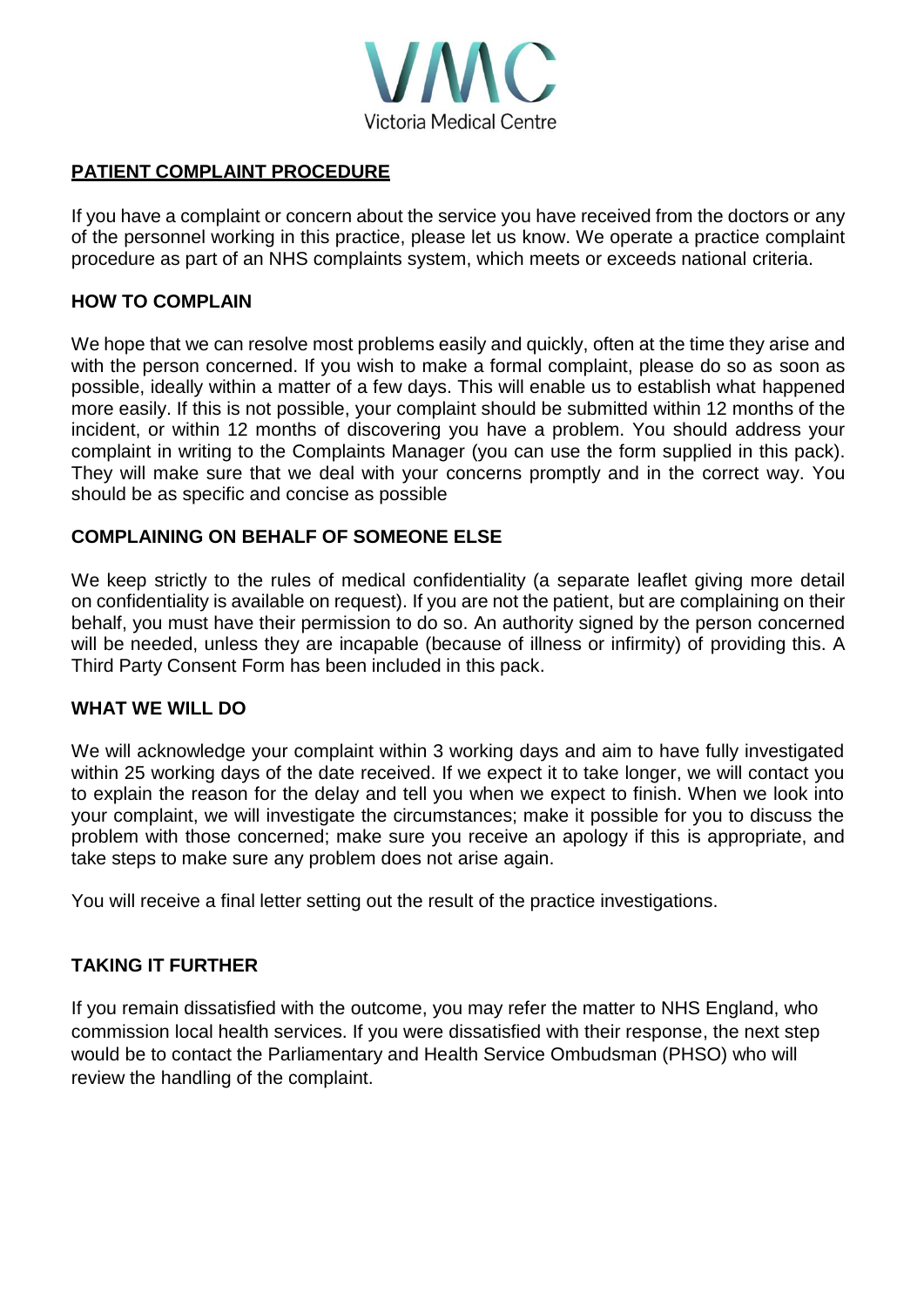

# **Complaints to NHS England**

If a complainant has concerns relating to a directly commissioned service by NHS England, then the first step is, where appropriate, for complaints and concerns to be resolved on the spot with their local service provider. NHS England refer to this as an 'informal complaint resolution' and is in line with the recommendations of the Complaints Regulations of 2009.

If it is not appropriate to raise a concern informally or where informal resolution fails to achieve a satisfactory outcome, the complainant has the right to raise a formal complaint with either the service provider or the commissioner of the service NHS England.

Contact details for complaints are below -

| By telephone: | 03003 11 22 33                               |
|---------------|----------------------------------------------|
| By email:     | england.contactus@nhs.net                    |
| By post:      | NHS England, PO Box 16738, Redditch, B97 9PT |

The Parliamentary and Health Service Ombudsman Millbank Tower Millbank London SW1P 4QP

Tel 0345 0154033

If you are not happy with the Ombudsman's decision, then you can appeal directly to the PHSO, and details of this process are available on their website -

#### [www.ombudsman.org.uk](http://www.ombudsman.org.uk/)

Once the Ombudsman or one of their senior staff has considered the complaint and sent a response, their decision is final. Unless you raise any new issues that they consider significant to the complaint, they will not send further replies (but will still acknowledge further correspondence).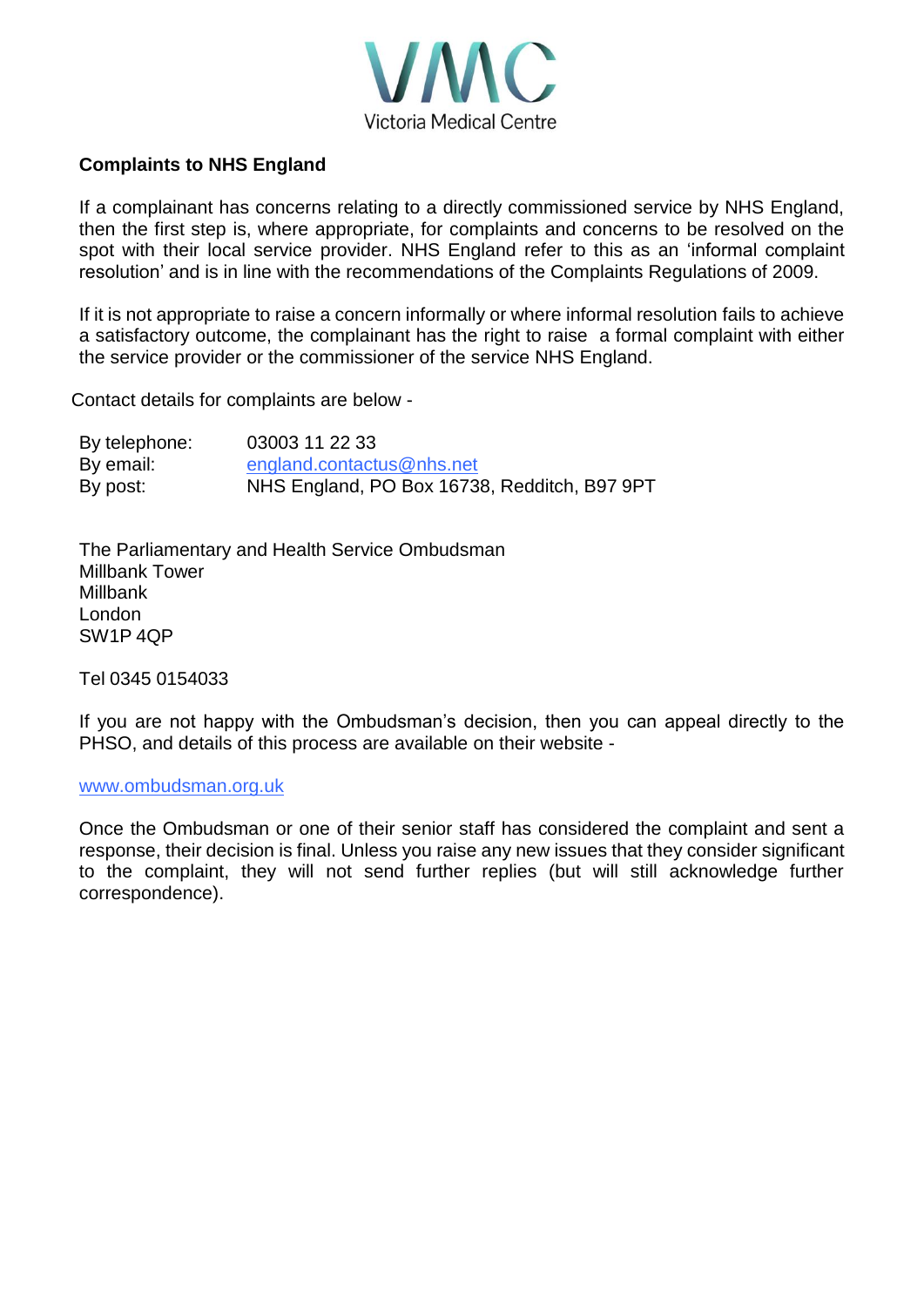

# **PATIENT COMPLAINT FORM**

| <b>Complainant's Details</b>                                                                                   | Patient's Details (if different) |  |  |
|----------------------------------------------------------------------------------------------------------------|----------------------------------|--|--|
| Name:                                                                                                          | Name:                            |  |  |
|                                                                                                                |                                  |  |  |
| Date of Birth:                                                                                                 | Date of Birth:                   |  |  |
|                                                                                                                |                                  |  |  |
| Address:                                                                                                       | Address:                         |  |  |
|                                                                                                                |                                  |  |  |
|                                                                                                                |                                  |  |  |
| Post Code:                                                                                                     | Post Code:                       |  |  |
|                                                                                                                |                                  |  |  |
| <b>Contact Telephone Number:</b>                                                                               | <b>Contact Telephone Number:</b> |  |  |
|                                                                                                                |                                  |  |  |
| <b>Patient's Usual GP</b>                                                                                      |                                  |  |  |
|                                                                                                                |                                  |  |  |
| <b>Summary of Complaint</b>                                                                                    |                                  |  |  |
|                                                                                                                |                                  |  |  |
|                                                                                                                |                                  |  |  |
|                                                                                                                |                                  |  |  |
| <b>Full Details</b>                                                                                            |                                  |  |  |
| Date:                                                                                                          |                                  |  |  |
|                                                                                                                |                                  |  |  |
| Time:                                                                                                          |                                  |  |  |
|                                                                                                                |                                  |  |  |
| Place:                                                                                                         |                                  |  |  |
|                                                                                                                |                                  |  |  |
| Members of Staff involved:                                                                                     |                                  |  |  |
|                                                                                                                |                                  |  |  |
| Description of Events (the facts and surrounding circumstances giving rise to your complaint. It this space is |                                  |  |  |
| insufficient please continue on the back.)                                                                     |                                  |  |  |
|                                                                                                                |                                  |  |  |
|                                                                                                                |                                  |  |  |
|                                                                                                                |                                  |  |  |
|                                                                                                                |                                  |  |  |
|                                                                                                                |                                  |  |  |
|                                                                                                                |                                  |  |  |
|                                                                                                                |                                  |  |  |
|                                                                                                                |                                  |  |  |
|                                                                                                                |                                  |  |  |
|                                                                                                                |                                  |  |  |
|                                                                                                                |                                  |  |  |
|                                                                                                                |                                  |  |  |
|                                                                                                                |                                  |  |  |
|                                                                                                                |                                  |  |  |
| <b>Signature of Complainant:</b>                                                                               | Date:                            |  |  |
|                                                                                                                |                                  |  |  |
| If you are not the patient then the patient as stated                                                          |                                  |  |  |
| in the procedure must give permission.                                                                         |                                  |  |  |